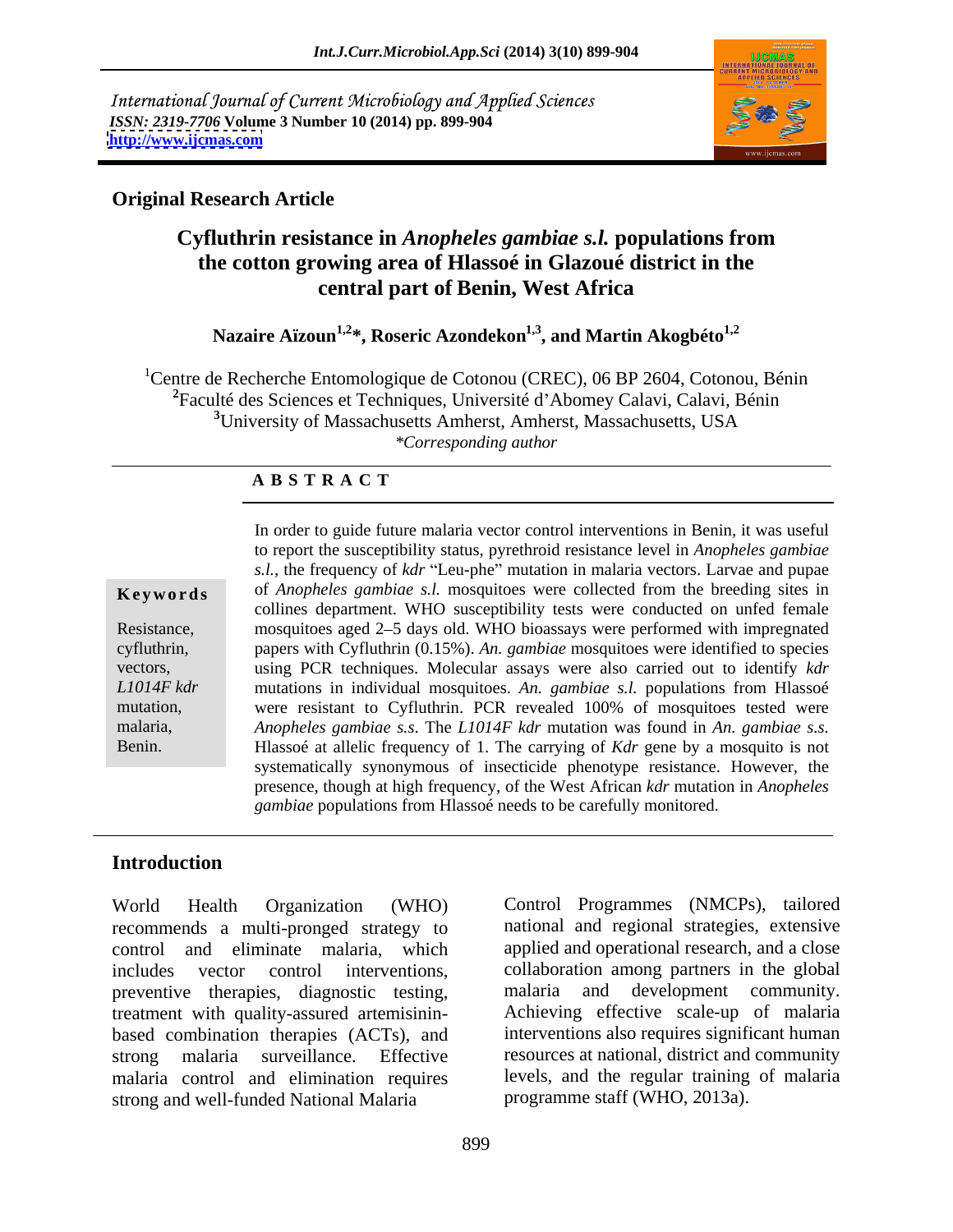Even in areas where resistance has been Benin and the study was carried out more identified, LLINs continue to provide some precisely in Glazoué district in the cotton level of protection by acting as a physical barrier against disease vectors. Countries study site took into account the economic should therefore continue to promote the activities of populations, their usual goal of universal LLIN coverage. In areas with high levels of LLIN coverage in which and peasant practices to control farming pyrethroid resistance is identified, WHO pests. The central part of the country is recommends the deployment of focal IRS characterized by a sudano-guinean climate with a non-pyrethroid insecticide. The with two rainy seasons (March–July and presence of a non-pyrethroid on wall August) with an average rainfall of 1,000 surfaces reduces the probability that pyrethroid resistance will spread (WHO,<br>2013a). **Mosquito collection** 

free distribution of LLIN since July 2011 through the entire country to increase information on current status of *An. gambiae* insecticides to use and facilitate the design of appropriate resistance management

The current study propose was to assess the susceptibility status, resistance level in *Anopheles gambiae s.l.* to cyfluthrin and to evaluate the presence of the *kdr* mutation within and among the *An. gambiae s.l.* populations from Glazoué district in Benin, country where pyrethroid resistance was also recently reported in *An. gambiae s.l.* (Djègbé *et al.*, 2011; Aïzoun *et al.*, 2013a;

Benin (West Africa) and includes the department of Collines. The Collines department is located in the central part of

growing area of Hlassoé. The choice of the activities of populations, protection practices against mosquito bites, mm per year.

### **Mosquito collection**

Beninese National Malaria Control *An. gambiae s.l.* mosquitoes were collected Programme has implemented large-scale and from March to July 2012 during the first coverage of LLINs. It is crucial that pre-imaginal stages (L1 to L4 instars) were *s.l*. resistance to pyrethroid being Hlassoé using the dipping method on several investigated. This will properly inform breeding sites. Once, larvae and pupae control programs of the most suitable collected, they were then kept in labeled strategies. multiple breeding sites were pooled together Aïzoun *et al.*, 2013b). *gambiae s.l.* Kisumu, a reference susceptible **Materials and Methods** estate the second of the second of the second of the second of the second of the second of the second of the second of the second of the second of the second of the second of the second of the secon **Study area EXECUTE: EXECUTE: FORCE THE CONSERVATION Study area mosquitoes** aged 2-5 days old reared from The study area is located in the Republic of larval and pupal collections. rainy season in Glazoué district selected in the central part of the country*. Anopheles* collected via ladles within cotton farms from bottles related to the Glazoué district surveyed. Otherwise, larvae collected from then re-distributed evenly in development trays containing tap water. Larvae were provided access to powdered TetraFin® fish food, and were reared to adults under insectary conditions of  $25 + (-2^{\circ}C)$  and 70 to 80% relative humidity at Centre de Recherche Entomologique de Cotonou (CREC) located in Akpakpa, in Cotonou district. The samples were reared up to adult emergence at the CREC insectary. *An.*  strain was used as a control for the bioassay tests. Susceptibility tests were done following WHO protocol on unfed females larval and pupal collections. All susceptibility tests were conducted in the CREC laboratory at 25+/-2°C and 70 to 80% relative humidity.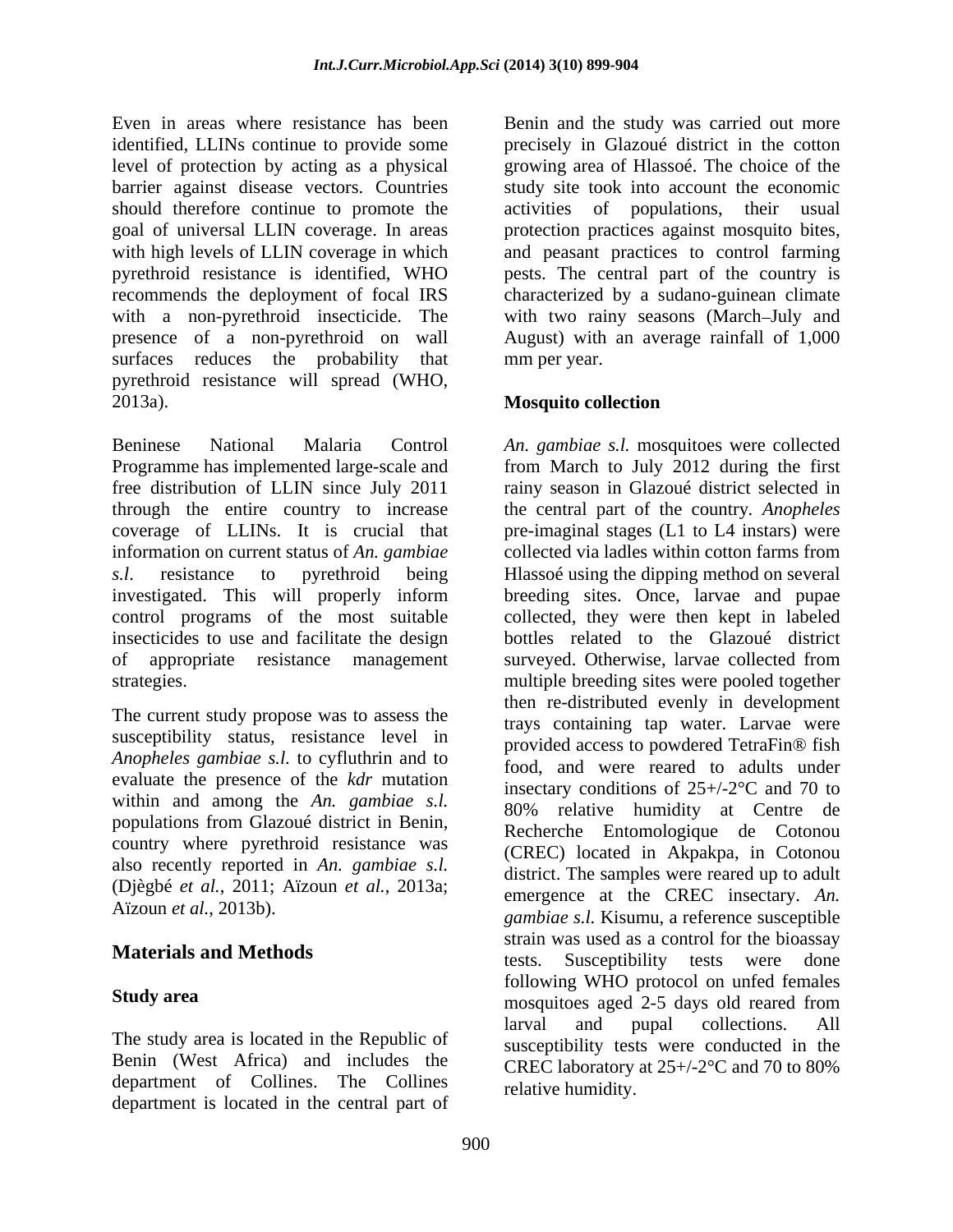Females *An. gambiae s.l.* aged 2 to 5 days old were exposed to WHO diagnostic - Mortality rates between 90%-97% require dosage of cyfluthrin 0.15% according to the further investigation dosage of cyfluthrin 0.15% according to the further investigation WHO protocol (WHO, 1998). Thus, an  $-$  Mortality rates  $<$  90%, the population is aspirator was used to introduce 20 to 25 considered resistant to the tested unfed female mosquitoes into five WHO holding tubes (four tests and one control) that contained untreated papers. They were Abbott's formula was not used in this study then gently blown into the exposure tubes for the correction of mortality rates in testcontaining the insecticide impregnated tubes because the mortality rates in control papers. After one-hour exposure, mosquitoes tube was less than 5% (Abbott WS, 1987). were transferred back into holding tubes and Molecular results (kdr frequency) were provided with cotton wool moistened with a 10% honey solution. The number of susceptibility tests performed with WHO mosquitoes "knocked down" at 60 minutes and mortalities at 24 hours post treatment test was performed with mortality rate as the were recorded following the WHO protocol dependent variable and the locality as a (WHO, 1998). Dead and surviving covariate. ANOVA test was also performed mosquitoes were separately stored in with *kdr* frequency as the dependent variable individual tubes with silicagel and preserved and the localitiy as a covariate. A logistic at -20<sup>o</sup>C in the laboratory, for further regression was performed with survivors' molecular characterization. We used rate as interest variable and the carrying or cyfluthrin, an insecticide of same class as not of *Kdr* gene variable as variation source. permethrin to check if there was already The software R-2.15.2. (R Development resistance to this product in the district Core Team, 2011) was used for the surveyed. The statistical analysis.

### **PCR detection of species and the** *kdr* **mutation**

At the end of WHO bioassays, polymerase chain reaction tests for species identification (Scott *et al.*, 1993) was performed to identify the members of *An. gambiae* complex collected in Glazoué district. PCR for the detection of the *kdr* "Leu-phe" mutation was carried out on dead and alive

The resistance status of mosquito samples

**Testing insecticide susceptibility** criteria (WHO, 2013b) as follows:

 $\mathbf{r}$ Mortality rates between 98%-100% indicate full susceptibility

Mortality rates between 90%-97% require further investigation

considered resistant to the tested insecticides.

tube was less than 5% (Abbott WS, 1987). Molecular results (*kdr* frequency) were correlated with the results of insecticide method from the district surveyed. ANOVA

## **Results and Discussion**

### **Resistance status**

*An. gambiae* mosquitoes as described by cyfluthrin 0.15% were susceptible to this Martinez-Torres *et al.* (1998). product with the mortality rate of 100%. Statistical analysis from Hlassoé, they were resistance to was determined according to the latest WHO performed with mortality rate as the Table 1 shows that Kisumu strain (control) confirmed its susceptibility status as a reference strain. The 24 hours mortality recording shows that female mosquitoes of *Anopheles gambiae s.l.* Kisumu which were exposed to WHO papers impregnated with Regarding *An. gambiae s.l.* populations cyfluthrin with the mortality rate of 82% (Table 1). Univariate logistic regression,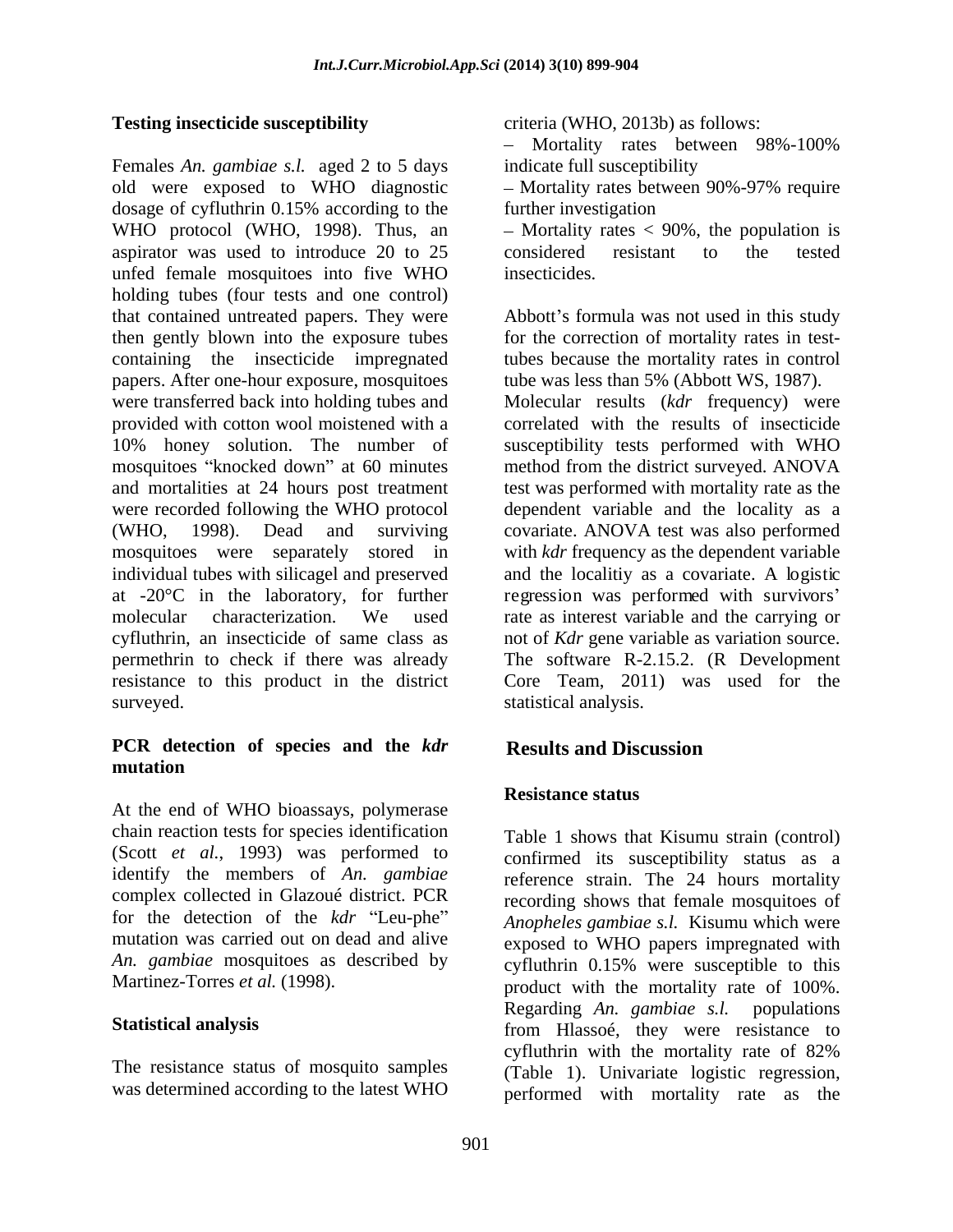dependent variable and locality as a covariate with ANOVA test showed that the cyfluthrin phenotypic resistance was The alterations at site of action in the associated with the locality (p <0.05). sodium channel, viz the *kdr* mutations in Univariate logistic regression, performed *Anopheles gambiae s.l.* mosquitoes from with *kdr* frequency as the dependent variable **Hlasso** was not likely the only resistance and locality as a covariate with ANOVA mechanism involved in these mosquitoes test, also showed that high *kdr* frequency populations. In fact, very high *kdr* allelic was associated with the locality (p <0.05). A frequency was observed in *An. gambiae s.s.* logistic regression was also performed with Hlassoé populations and might likely be survivors' rate as interest variable and the explained by absence of metabolic-based carrying or not of *Kdr* gene variable as resistance. variation source and showed that the

Mosquitoes from WHO bioassay were analysed by PCR for identification of sibling species among *An. gambiae s.l*. complex. PCR revealed 100% of mosquitoes tested were *Anopheles gambiae s.s*. (Table 2).

The *L1014F kdr* mutation was found in *An. gambiae s.s.* Hlassoé at allelic frequency of synonymous 100% (Table 2). resistance.

*Anopheles gambiae s.l.* populations from Hlassoé were resistant to cyfluthrin and the resistance level recorded may be explained by increased use of various insecticidal products (including pyrethroids) for crop protection, mainly for cotton protection. In fact, Akogbéto *et al.* (2006) showed that after pesticide treatments in agricultural and approximate treatments in agricultural and approximate that And settings, residues of insecticides get into mosquito breeding sites. These residues have lethal effects on larvae of some populations of mosquito whereas they exert  $\frac{2}{3}$  found 91.9% of An. arabiensis among a selective pressure on other populations, leading to a gradual tolerance of insecticide concentrations and to the emergence of

resistant populations.

resistance.

carrying of *Kdr* gene by a mosquito is not The *kdr* frequency recorded in *Anopheles* systematically synonymous of cyfluthrin *gambiae* populations from Glazoué in 2008 phenotype resistance (OR=1.3 [0.7-2.41], p= were 0.10 [Djogbenou *et al.*, unpublished 0.411). data]. In the current study, the *kdr* frequency **Species** *Anopheles gambiae*<br>populations were 1. These results showed **Detection of resistance genes**<br>
Niger (Czeher *et al.*, 2008) and in Benin recorded in these same *Anopheles gambiae* that *kdr* frequency in these *Anopheles gambiae* populations has significantly increased after four years. This is consistent with previous observations reporting an increase of the *kdr L1014F* frequency in *An. gambiae* following a nationwide distribution of long-lasting insecticide-treated nets in (Aïzoun *et al.*, 2014a). The carrying of *Kdr* gene by a mosquito is not systematically of insecticide phenotype resistance.

> In the current study, all *Anopheles gambiae* Hlassoé specimens tested were *Anopheles gambiae s.s.* No *An. arabiensis* mosquitoes were found. Similar remark was already made with *An. gambiae* populations from Kandi resistant to lambdacyhalothrin in northern Benin ( Aïzoun and Azondekon, 2014b). This result showed that *An. arabiensis* populations from Glazoué district tend to decline after four years. In fact, Djogbénou *et al.* [unpublished data] have found 91.9% of *An. arabiensis* among *Anopheles gambiae* complex in this district in 2008.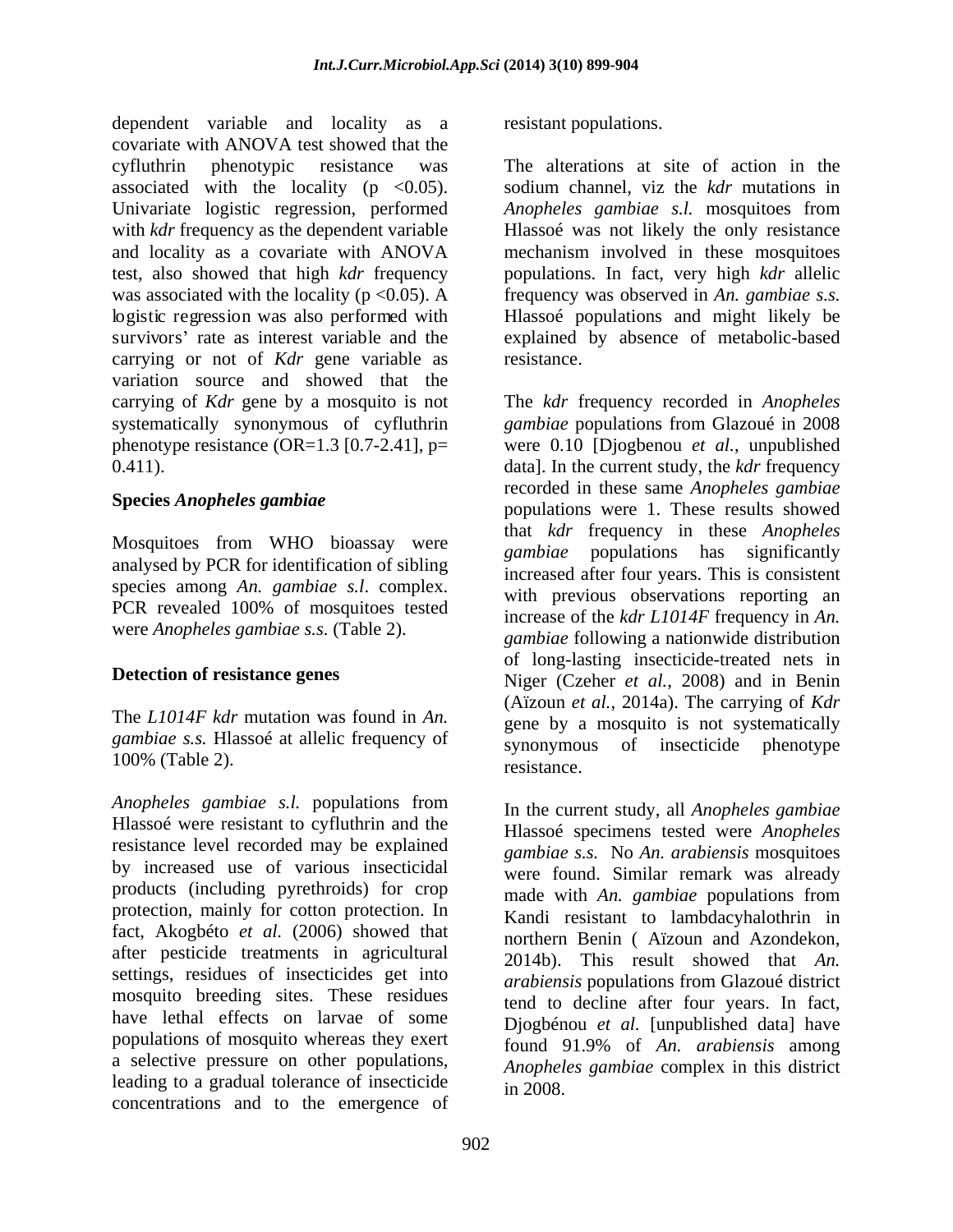The current study clearly shows that the presence, though at high frequency, of the carrying of *Kdr* gene by a mosquito is not West African *kdr* mutation in *Anopheles*  systematically synonymous of insecticide *gambiae* populations from Hlassoé needs to phenotype resistance. However, the be carefully monitored.

**Table.1** Percentage of dead *Anopheles gambiae s.l.* observed after 1 hour exposure to WHO papers impregnated with cyfluthrin 0.15% in Hlassoé locality.

| Populations                 | Insecticides |  | Number tested % Mortality Resistance status |
|-----------------------------|--------------|--|---------------------------------------------|
| Kisumu (Control) Cyfluthrin |              |  |                                             |
| Hlassoé                     | Cyfluthrin   |  |                                             |

**Table.2** Species identification and *kdr* frequency in *Anopheles gambiae s.l.* from WHO bioassays.

|                                                    |               |            |    | Kdr mutation |        |
|----------------------------------------------------|---------------|------------|----|--------------|--------|
| Locality                                           | Number tested | Species Ag | RR |              | F(Kdr) |
| Hlassoé                                            |               |            |    |              |        |
| $\mathbf{r}$ , and $\mathbf{r}$ , and $\mathbf{r}$ |               |            |    |              |        |

Ag: *An. gambiae s.s.*

- Abbott, W.S. 1987. A method of
- Aïzoun, N., Ossè, R., Azondekon, R., V., Aïkpon, R., Padonou, G.G., susceptibility in malaria vectors and their correlation with biochemical **EXECTS:** The method of the distance in the distance in the solution or the statementinin, and the statementining the effectiveness of an estistance in *Appheles gambiae s.l.*<br>
Insecticide *J Am Mosq Control* in the south
- Aïzoun, N., Aïkpon, R., Padonou, G.G.,

**References EXECUTE: FUNCTION EXECUTE: EXECUTE: EXECUTE: EXECUTE: EXECUTE: EXECUTE: EXECUTE: EXECUTE: EXECUTE: EXECUTE: EXECUTE: EXECUTE: EXECUTE: EXECUTE: EXECUTE: EXECUTE: EXECUTE:** computing the effectiveness of an resistance in *Anopheles gambiae s.l.* insecticide. *J Am Mosq Control* in the south-north transect Benin, *Assoc*, 3(2):302 303. West Africa. *Parasit Vectors*, 6:223*.* associated with permethrin, deltamethrin and bendiocarb

- Alia, R., Oussou, O., Gnanguenon, Akogbéto, M. 2013a. Comparison of *Anopheles gambiae s.l.* pyrethroid the standard WHO susceptibility resistance following a nationwide tests and the CDC bottle bioassay for distribution of LLINs by the the determination of insecticide Beninese National Malaria Control Aïzoun, N., Aïkpon, R., Akogbéto, M. 2014a. Evidence of increasing *L1014F kdr* mutation frequency in resistance following a nationwide distribution of LLINs by Programme. *Asian Pac J Trop Biomed*, 4(3):239-243.
- and molecular biology assays in Aïzoun, N. and Azondekon, R. 2014b.<br>Benin, West Africa. *Parasit Vectors*, Lambdacyhalothrin resistance in 6: 147. *Anopheles gambiae s.l.* populations Aïzoun, N. and Azondekon, R. 2014b. Lambdacyhalothrin resistance in from Kandi district in northern Benin, West Africa. *Parasit Vectors*, in press.